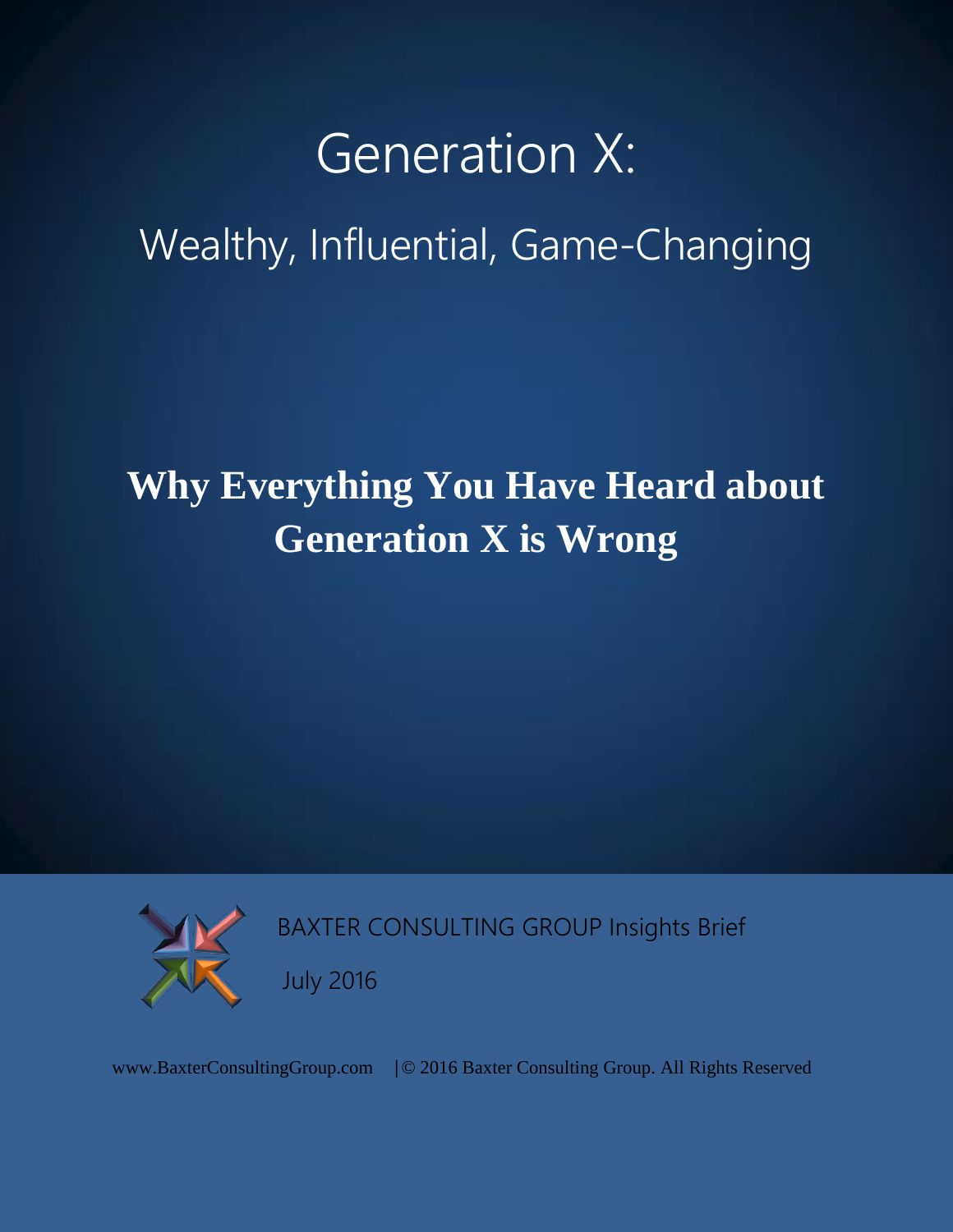#### **The Five Myths of Generation X**

**2**

Millennials and Boomers. In recent years, the media, marketers, and pundits have doted on these two generations. In between, Generation X (age 36-51) has been the ignored middle child. A survey of recent news articles and websites tells the story of neglect. Websites are over ten times more likely to mention Millennials or Boomers than Generation X. News articles are over fifteen times more likely to talk about Boomers—and almost twenty times more likely to cover Millennials—than Gen Xers.<sup>1</sup>

Why do so few pay attention to Gen X? The common assumption is that this generation—born too small, impoverished by the Great Recession, frugal and uninfluential—has little impact on our society, economy, or marketplace opportunities.

But what if these assumptions are all wrong? In fact, there are five myths and misperceptions that are keeping too many organizations from capitalizing on what may be the largest ignored market opportunity today.

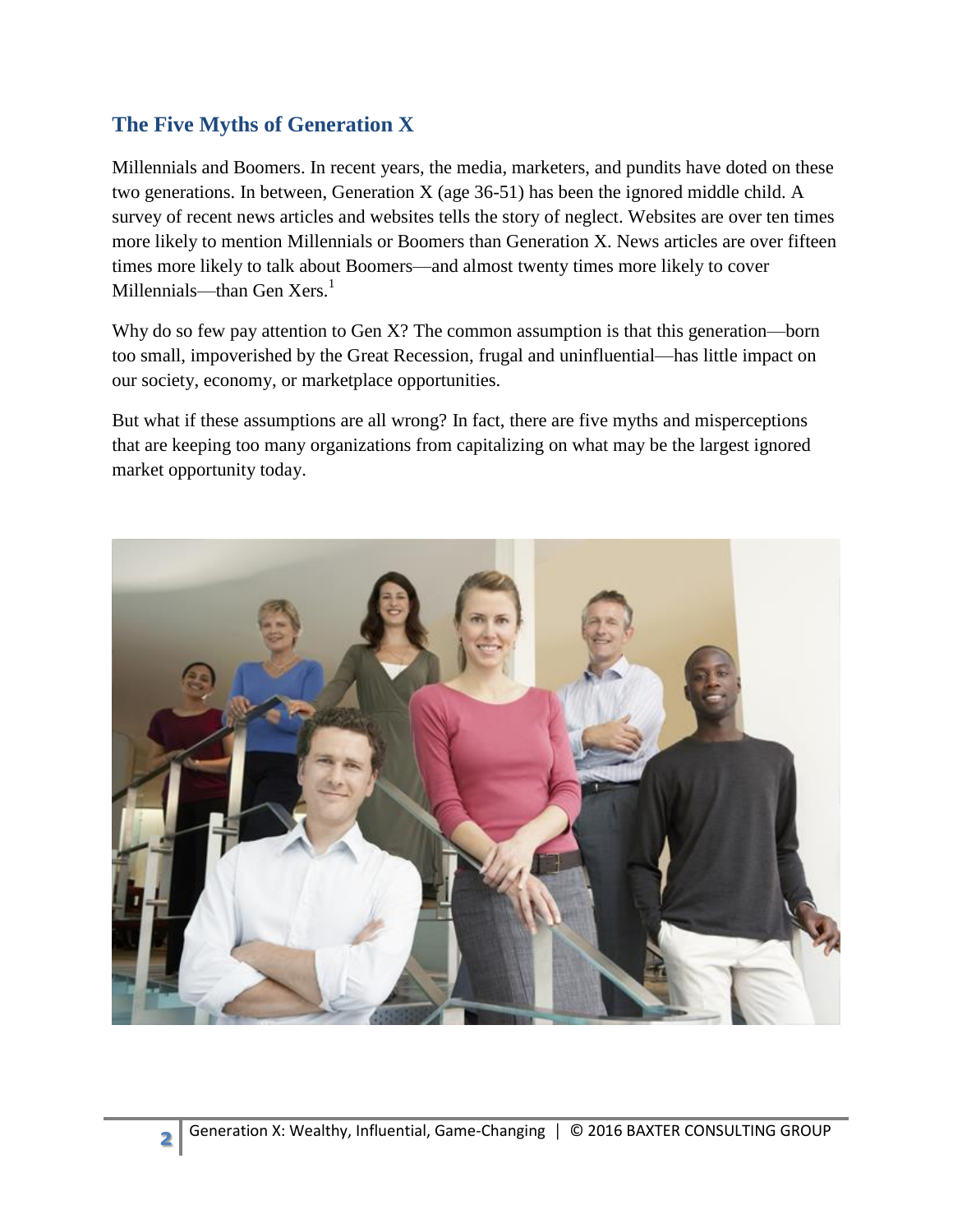#### **Myth #1 Generation X is a very small generation.**

REALITY: Generation X includes 66 million people, and is nearly as large as the Millennial and Boomer generations.

Many people have dismissed Gen X as simply too small to matter. But their thinking is stuck in the past.

Generation X was indeed once much smaller. The Boomers (born 1946-1964) and Millennials (born 1981-1996) were each born during periods of high birth rates. Generation X (born 1965-1980) landed between these two generations, during a time of lower birth rates.

Fast forward to 2016—and Gen X is only slightly smaller than other generations. Due to immigration, Generation X has grown

20 percent, and today the generation is 66 million strong.<sup>2</sup>

Generation X now accounts for 21 percent of the US population, only slightly behind Millennials (22 percent) and Boomers (23 percent) (Figure 1). In fact, due to higher mortality rates among the aging Boomers, within twelve years Generation X will outsize the Boomer Generation. (And the emerging Generation Z, the youngest generation, is poised to outnumber everyone. $)^3$ 



Figure 1: Percent of U.S. Population by Generation, 2016

Source: US Census, National Population Projections, 2014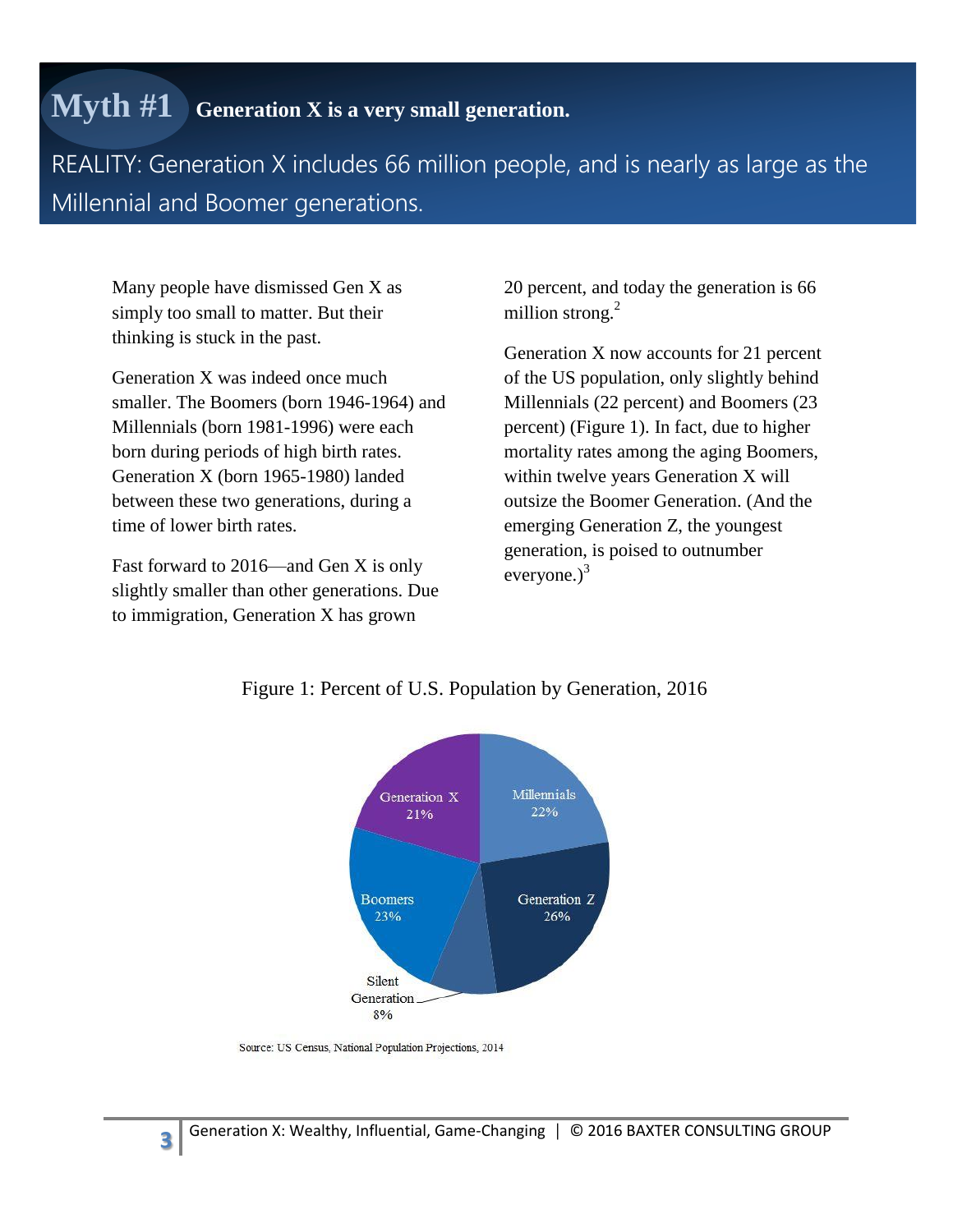#### **Myth #2 Generation X earns and spends very little money.**

REALITY: Generation X earns and spends more per household than any other generation.

Generation X may be somewhat smaller than other generations, but Gen X households earn and spend big. In fact, Gen X is now entering its peak earning and spending years.

Although Boomers are the favorite of many marketers, Gen X households earn 12 percent more and spend 8 percent more than Boomers annually (Figure 2).

Figure 2: Average Household Income and Expenditures by Generation, 2014



Source: Bureau of Labor Statistics, Consumer Expenditures Survey, published 2016

Compared to Boomers, the average Generation X household spends:<sup>4</sup>

- 55% more on entertainment events
- 29% more on clothes
- 29% more on cell phone service
- 26% more on hobbies and toys
- 22% more on restaurants
- 20% more on furniture

**4**

• 15% more on cars and trucks

And compared to Millennials? No contest. Gen X households earn on average 61% more than Millennials, and spend 44% more.<sup>5</sup>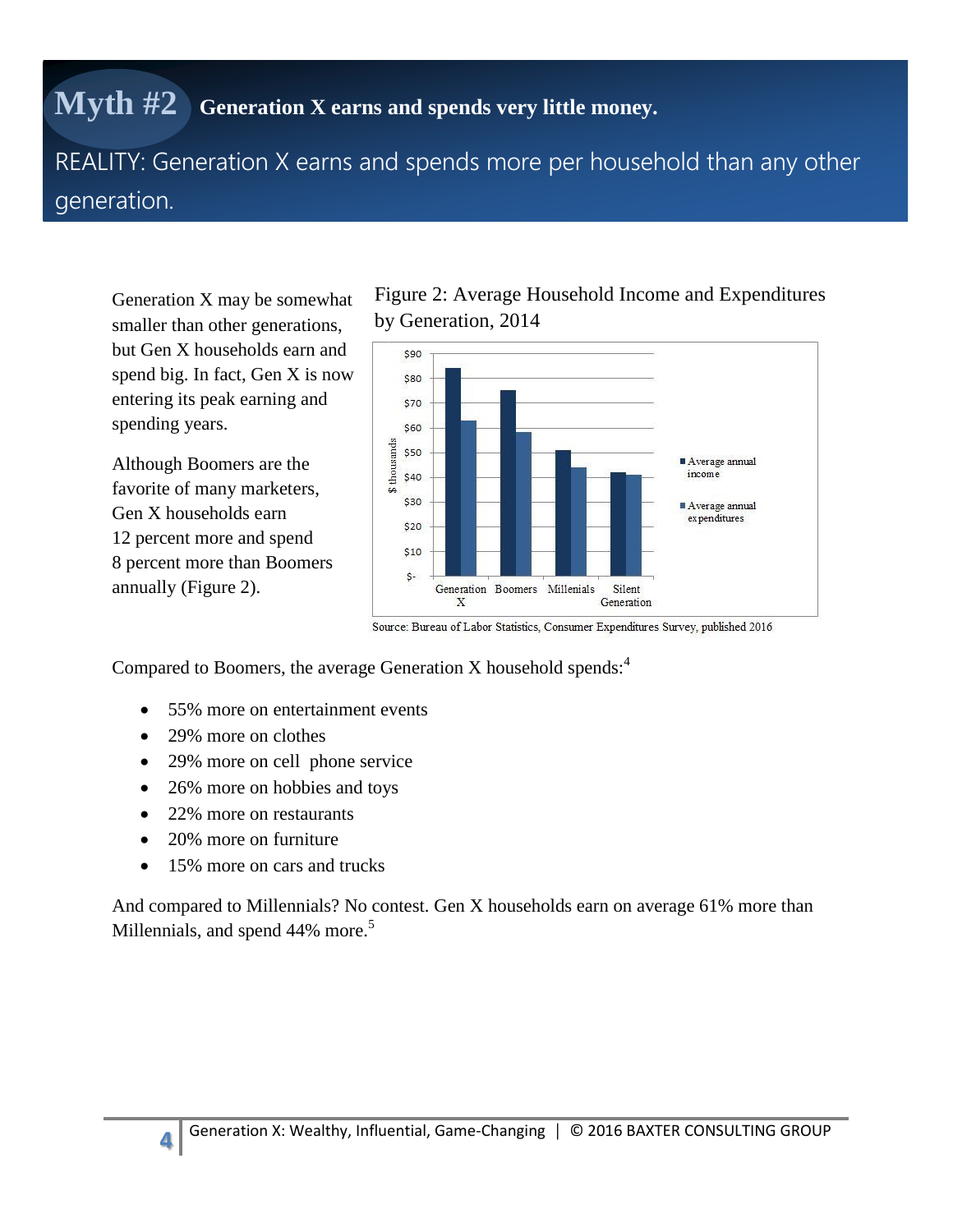### **Myth #3 Generation X is not a wealthy generation.**

REALITY: Generation X households have achieved higher levels of wealth faster than Boomers.

This is the story often told about Generation X: Cursed by unstable job markets and devastated by the Great Recession, they have accumulated very little wealth, and despite their best efforts will never be able to catch up with the wealth levels of the generations that preceded them. Many say financial services companies and wealth managers would be smarter to focus their attention on Boomers (or wait for Millennials to increase their saving and investing).

Here again, the reality is very different than perception: Gen X has consistently outpaced Boomers in their savings and investments. Gen X households did suffer a dramatic decrease in net worth during the 2007- 2009 Great Recession. However, because they had saved and invested more than Boomers in their younger years, many Gen Xers had sufficient financial security to weather the downturn. And, as the equity and real estate markets have rebounded, the average Generation X household not only recovered, but has

**5**





Source: Baxter Consulting Group Analysis of data from the tri-annual Federal Reserve Surveys of Consumer Finances, 1989-2013

significantly surpassed pre-recession wealth levels. By 2013 (using the latest available Federal Reserve wealth data), Gen X households had achieved average net worth that is 10 percent higher than that of Boomers when Boomers were of the same age (Figure 3).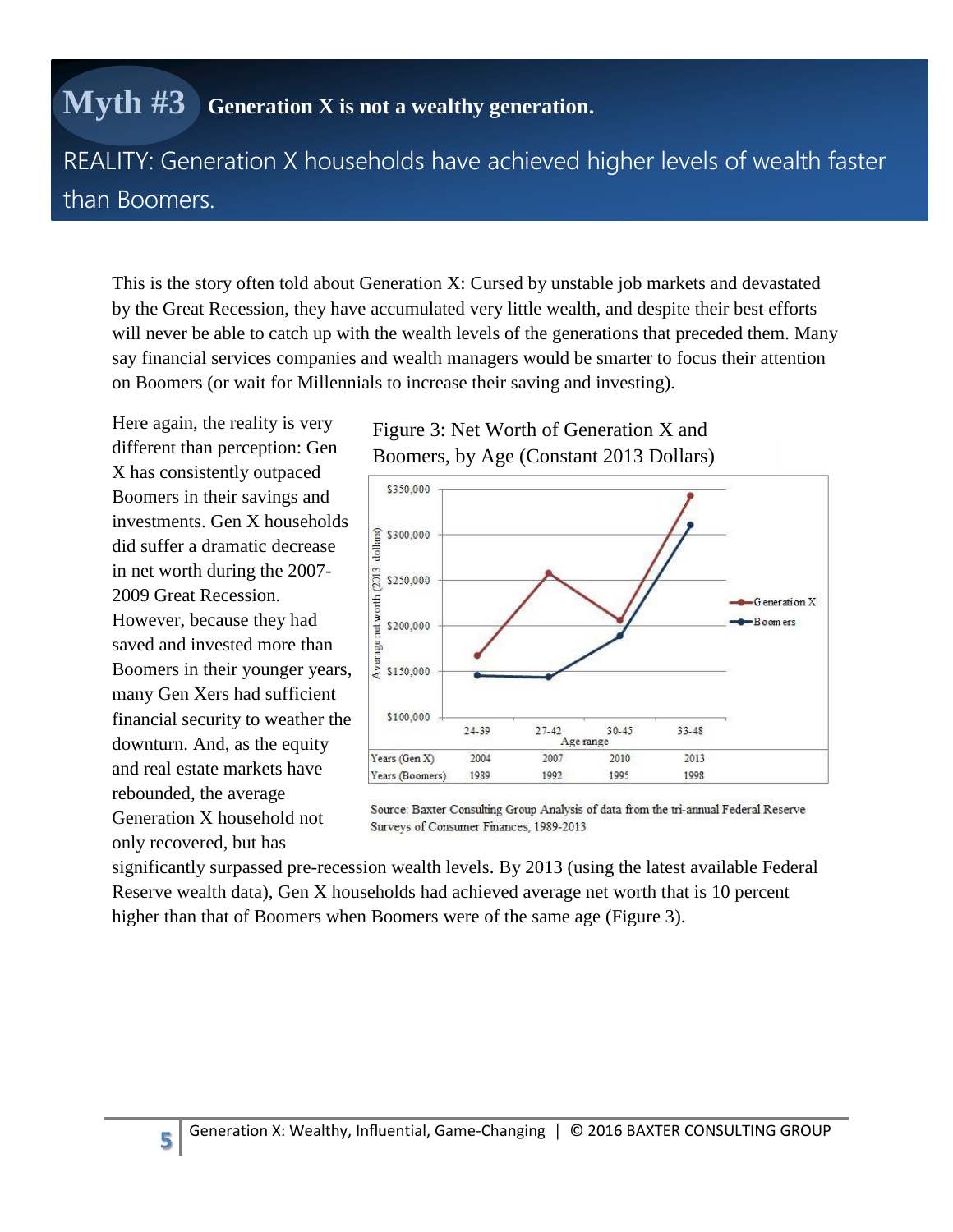#### REALITY: Generation X is reshaping our society, economy, and culture.

While Boomers are often remembered as cultural revolutionaries, and Millennials are thought of as tech pioneers, the vast achievements and power of Generation X are often overlooked. Yet examples abound of how Gen X is leading and changing our world.

.

Gen Xers Steve Chen and Chad Hurley revolutionized entertainment when they founded YouTube. A Gen X team which included Peter Thiel, Max Levchin, Luke Nosek, and Ken Howery changed the way we pay for products and services when they founded PayPal. Elon Musk, the Gen X founder of Tesla Motors and SpaceX, is simultaneously revolutionizing both the car industry and space flight. When Gen Xers Travis Kalanick and Garrett Camp founded

Uber, they forever changed the way we think of both transportation and how businesses can empower new kinds of workers. Two other Gen Xers—Twitter founder Jack Dorsey and LinkedIn founder Jeff Weiner—created new ways for people to interact, share, and connect. And these are just a few examples of game-changing Gen Xers. If you would like to find more, you can simply google the topic—thanks to the two Gen X founders of Google, Larry Page and Sergey Brin.

As a sign of Generation X's growing power and influence, when *Time* Magazine recently identified the 100 Most Influential People in the U.S., Gen Xers accounted for over a third—outnumbering every other generation (Figure 4).



#### Figure 4: Percent of *Time* Magazine 100 Most Influential People in the United States, by Generation, 2016

Source: Baxter Consulting Group analysis of Time Magazine 100 Most Influential People, 2016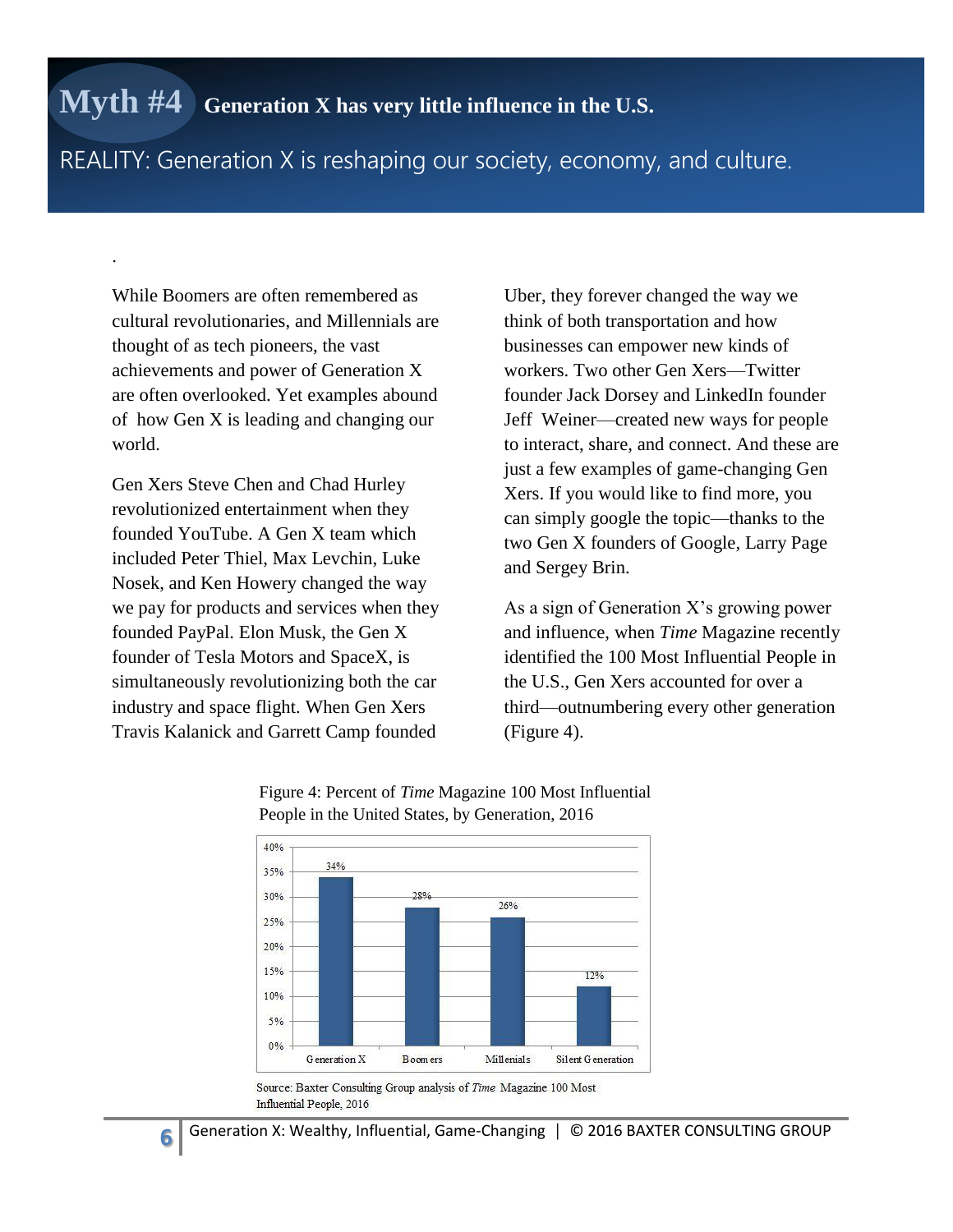## **Myth #5 Today's leaders do not need to understand Generation X.**

#### REALITY: Generation X is a highly complex and dynamic generation—and a huge untapped market opportunity.

Pragmatic, self-reliant, skeptical, ambitious, tech-savvy, multi-cultural, and challenged with greater wealth inequality than prior generations, Generation X is a unique and complex generation. Organizations that develop a deep understanding of Gen X customers—their hopes, worries, buying behaviors, and motivations—will be well positioned to capitalize on this massive and frequently overlooked market. Some examples include:

- Consumer goods companies that want to grow market share with the highest spending households in the U.S.
- Financial services companies seeking to connect with the next generation of pre-retirees and retirees during their wealth accumulation years
- Technology companies pursuing success among affluent, tech-savvy consumers
- Travel, leisure, and entertainment companies who cater to both high-spending families and time-rich empty-nesters
- Health and healthcare organizations developing products and services for a generation which is increasingly focused on healthy living and fitness
- Educational institutions and universities who are seeking to connect with the parents of their next generation of students
- Nonprofits looking to understand the priorities of a generation that has both increasing wealth and vast capabilities to help change the world
- HR leaders who need to understand, recruit, and retain the next generation of organization leaders

**7**